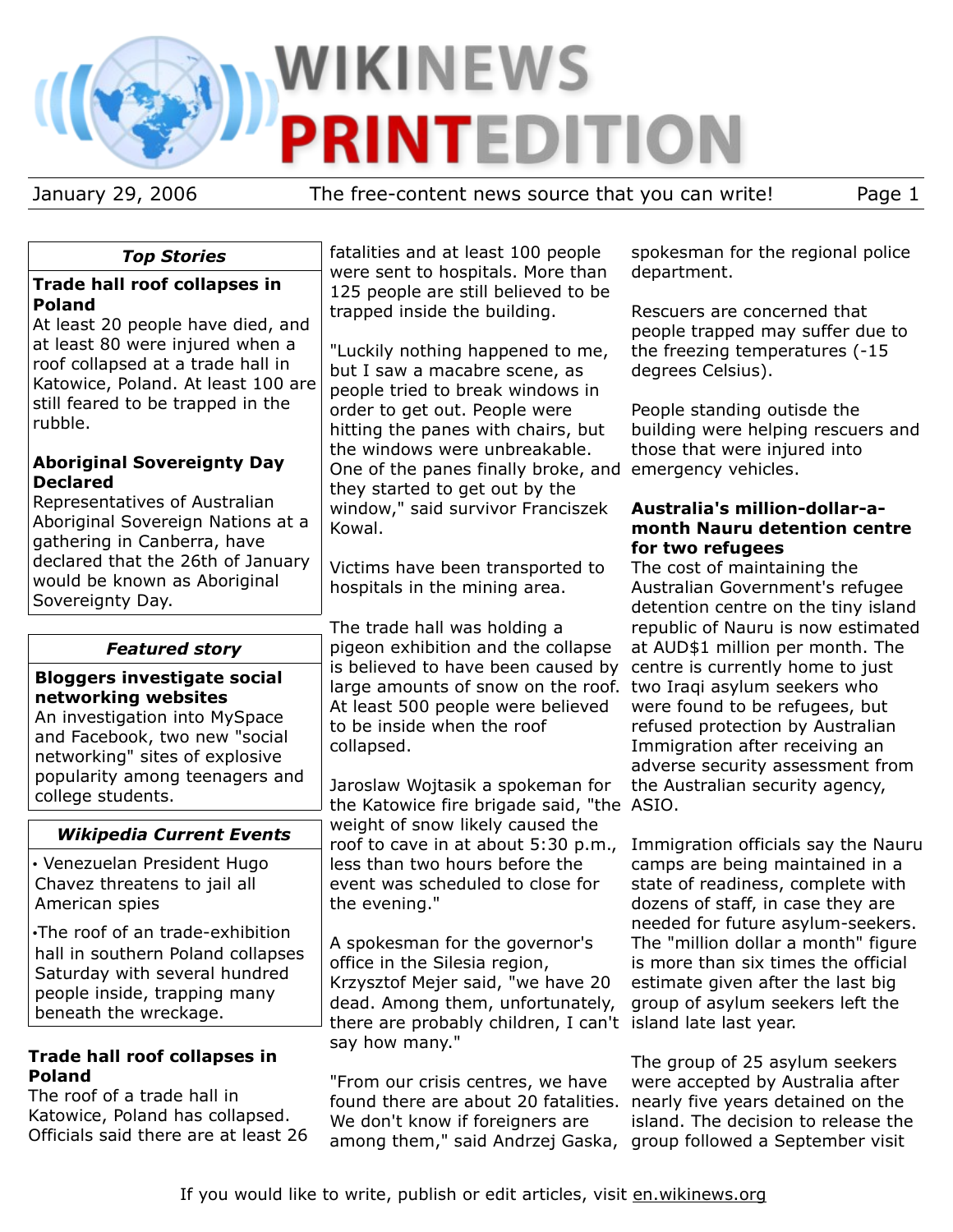to Nauru by former immigration minister John Hodges with mentalhealth experts, who said that "the precarious mental health of many of the detainees required urgent attention." The delegates said some men were being constantly monitored for suicide risk or selfharm.

The last two asylum seekers on Nauru say they are hitting rock bottom - after their friends were granted refugee and humanitarian visas. Both men say they are beyond the point of despair, insisting that they cannot understand why they received adverse security assessments.

"Sometimes I feel that we are a piece of rubbish that everyone is trying to get rid of," Mohammed Sagar told Melbourne's Age newspaper. "We feel we are caught "I've never expected that I would in the middle of a situation. It is too much to bear," said Mr Sagar, who insists neither he nor Mohammad Faisal are security risks.

"We strongly reject the finding and country? It's terrible. I can't we believe it is unfair and unjustified. I have not said or done anything to cause harm in any way to an individual, let alone a whole country."

Mr Sagar said there was no longer an interpreter at the facility and this accentuated the men's problems. The pair are also concerned that they will lose other support, including access to a psychiatrist, when responsibility for the centre shifts from the International Organisation for Migration (IOM) to Australian and Nauru authorities in March.

"I feel I am very alone on this very This week a DIMIA spokesman tiny piece of land in the middle of the sea," Mohammed Sagar, 29, said in November. Mohammad

Faisal, 25, said: "My only option now is just to keep going with medication and sit alone inside my room and cry."

Faisal and Sagar say they had been been accused of not being co-operative in interviews with an ASIO officer in January, a charge they emphatically denied. "I am wondering why those officers didn't mention earlier that I haven't been co-operative," wrote Sagar. "Why they waited four months to tell me this. I feel it is a psychological war. And they waited all this time just to put me under mental pressure."

They had reportedly made "anti-Western" and "anti-Australian" comments during an interview with ASIO officers.

some day get such an accusation thrown on me, because it's terrible," said Mr Sagar. "I have never been in a police station, for a small fight even. How come to be a security threat for a whole imagine it, even. I'm living in limbo. To think there is a possibility, even 1 per cent, to get a rejection, makes me feel very, very bad," he said.

Mr Faisal says he has a problem with his eyes which he believes could be treated in Australia. "I am enduring all this just to get freedom and be treated as a human being. If I didn't have a problem, I would go back (to Iraq) and would not endure this terrible situation here. I don't want human rights to be given to me. I want animal rights."

said "preliminary estimates" of the to the situation". cost of maintaining the Nauru facilities in a contingency state

were "around \$1 million a month". The spokesman said the cost of maintaining the centre was not affected by the presence of the two men.

Australian Democrats Senator Andrew Bartlett said the cost was absurd. He said it was crucial that the two men on Nauru not be forgotten: "They can't just be left in limbo."

Critics say there are no grounds for maintaining the facility, bearing in mind the Christmas Island immigration facility with a capacity for over 200 people  $-$  and is currently building a AUD\$300 million 800-bed centre there.

The Howard government has negotiated with Nauru and Papua New Guinea for the detention camps to remain in operation, and has indicated that it will reactivate the two camps if people smuggling resumes. Prime Minister John Howard hails the use of offshore detention as an "outstanding success"

Senator Bartlett said the pair should be allowed to appeal against the findings to the Administrative Appeals Tribunal, like those who received adverse security clearances on Australian soil. "It's obviously not tenable to keep two people stuck on an island in the middle of the Pacific on their own," he said. Labor immigration spokesman Tony Burke said: "Nauru should be shut down. It's a waste of money, and it's appalling to leave these two languishing."

An Immigration Department spokesman said officials were working closely with the Nauruan Government "to find a resolution

Mr Sagar said he had suffered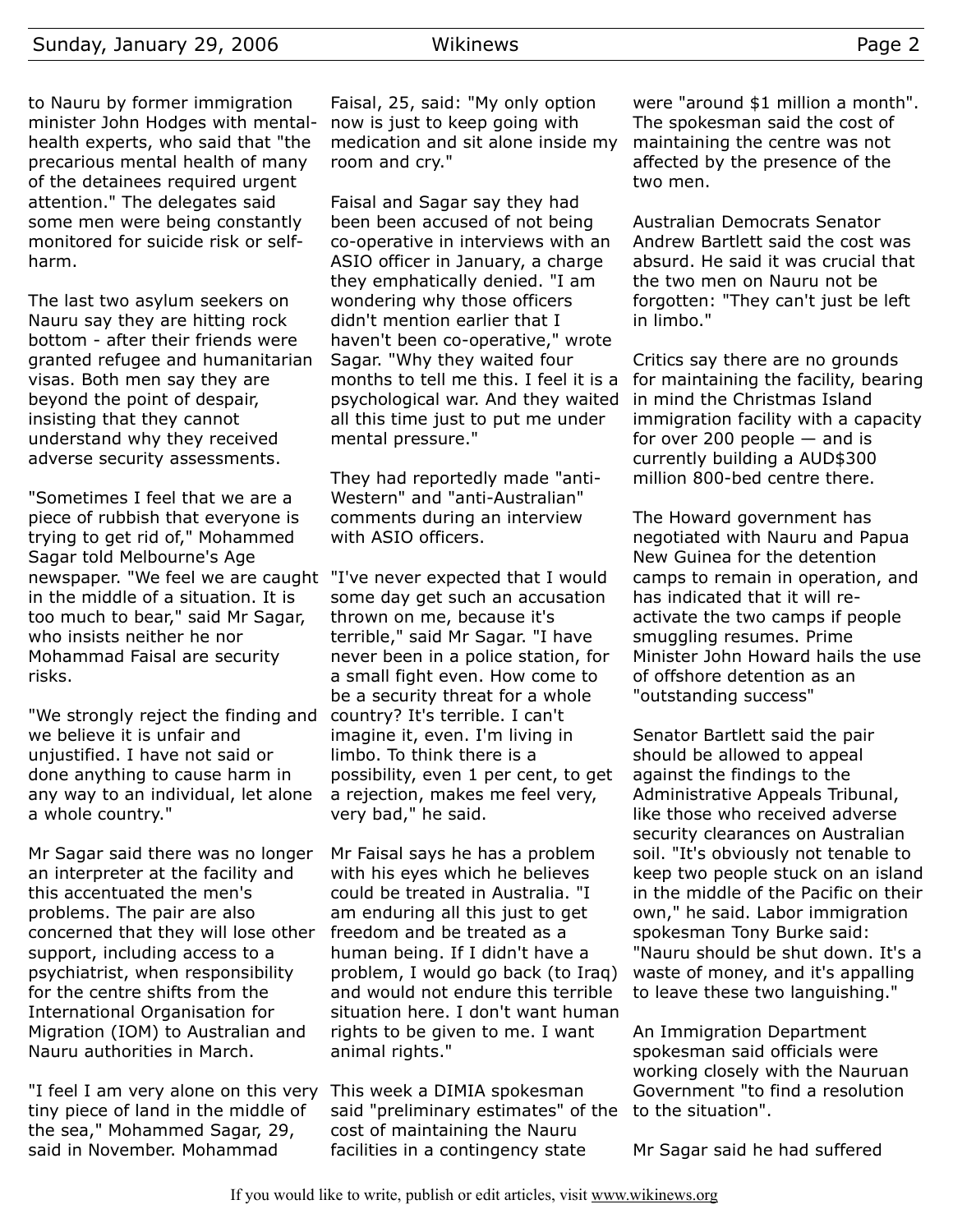from depression and frustration over the past four years, but it was much harder now. "We had friends we could talk to to pass the time," he said. "Now I feel as if Bales of marijuana weighing time has stopped." He expressed gratitude to Australians who had written letters of support.

Among those expressing concern is Mohammad al-Zirjawi, who was freed in August said, "they will go crazy in the camp alone." Mr Zirjawi suffers from depression, but says he is trying to make a fresh start.

Refugee advocate Marion Le says the ordeal has been a shockingly long period of detention for those on Nauru. She said, "it's been in my opinion an unmitigated disaster."

The Immigration Department said in November that the Government was working to resolve the cases of the two final Nauru asylum seekers.

#### **Tunnel under U.S.-Mexico border trafficked in people, drugs**

The combined efforts by agents from the U.S. Immigration and Customs Enforcement, the Drug Enforcement Administration and the Border Patrol have led to the discovery of a 2,400-foot (732 metre) tunnel between the United States and Mexico.

An investigation into a suspected drug smuggling operation in San Diego, California yielded tips which led to the discovery Tuesday by Mexican authorities of the nearly half mile long passage. The tunnel opens to the surface inside a small warehouse on the Mexican side of the border near the Tijuana airport. On the U.S. side, it surfaces inside a huge 48,222 square-foot (4480 m2) warehouse

at Otay Mesa, a town located near a border checkpoint in the Baja area of California.

nearly 2-tons were seized by Mexican agents from that side of the tunnel, while U.S. agents confiscated 200 pounds (91Kg) at the other end. There are no reports of arrests.

On Wednesday, a second tunnel was discovered this month in the San Diego area when a U.S. Border Patrol vehicle got stuck in a audiences, US military personnel sinkhole. The ground collapsed from the weight of the vehicle. The crude and shallow tunnel was found in an unfinished condition near the San Ysidro border crossing. It originated from a vacant lot in Tijuana, and is the 21st tunnel to be found over the last four years.

#### **US 'Psychological Operations' comes home**

U.S. Defense Secretary Donald Rumsfeld acknowledged in a document called the "Information Operations Roadmap" that the Pentagon's information packages meant for foreign consumption are often "consumed by our domestic audience."

The National Security Archives, a private non-profit research group obtained the document through a Freedom of Information Act request and made it public.

"Secretary Rumsfeld's road map says the American people can't be protected from the Pentagon's psychological operations abroad but it doesn't matter as long as he's not targeting the American public. It's the collateral damage theory of propaganda," said the director of the National Security Archive at George Washington University, Thomas Blanton.

Lawrence Di Rita, pentagon spokesman said the Pentagon was not comfortable with propaganda "bleeding back" from overseas to the United States. "We're not OK with it," Di Rita said. "First of all, we're not lying. We're talking about truthful, accurate information, so that's baloney." Di Rita said.

The document said that "psyops," are restricted by policy and executive order from targeting US and news agencies and outlets. "However, information intended for foreign audiences, including public diplomacy and PSYOP, increasingly is consumed by our domestic audience and vice-versa."

"Information Operations Roadmap" said in part: "The increasing ability of people in most parts of the globe to access international information sources makes targeting particular audiences more difficult. Today the distinction between foreign and domestic audiences becomes more a question of USG (U.S. government) intent rather than information dissemination practices."

Information used in psychological operations "will often be replayed by the news media for much larger audiences, including the American public...The likelihood that PSYOP messages will be replayed to a much broader audience, including the American public, requires specific boundaries be established," the document stated.

#### **Anti-whaling Sea Shepherd crew detained in South Africa**

After seven weeks in the Southern Ocean disrupting the Japanese whaling fleet, a Canadian registered anti-whaling ship, the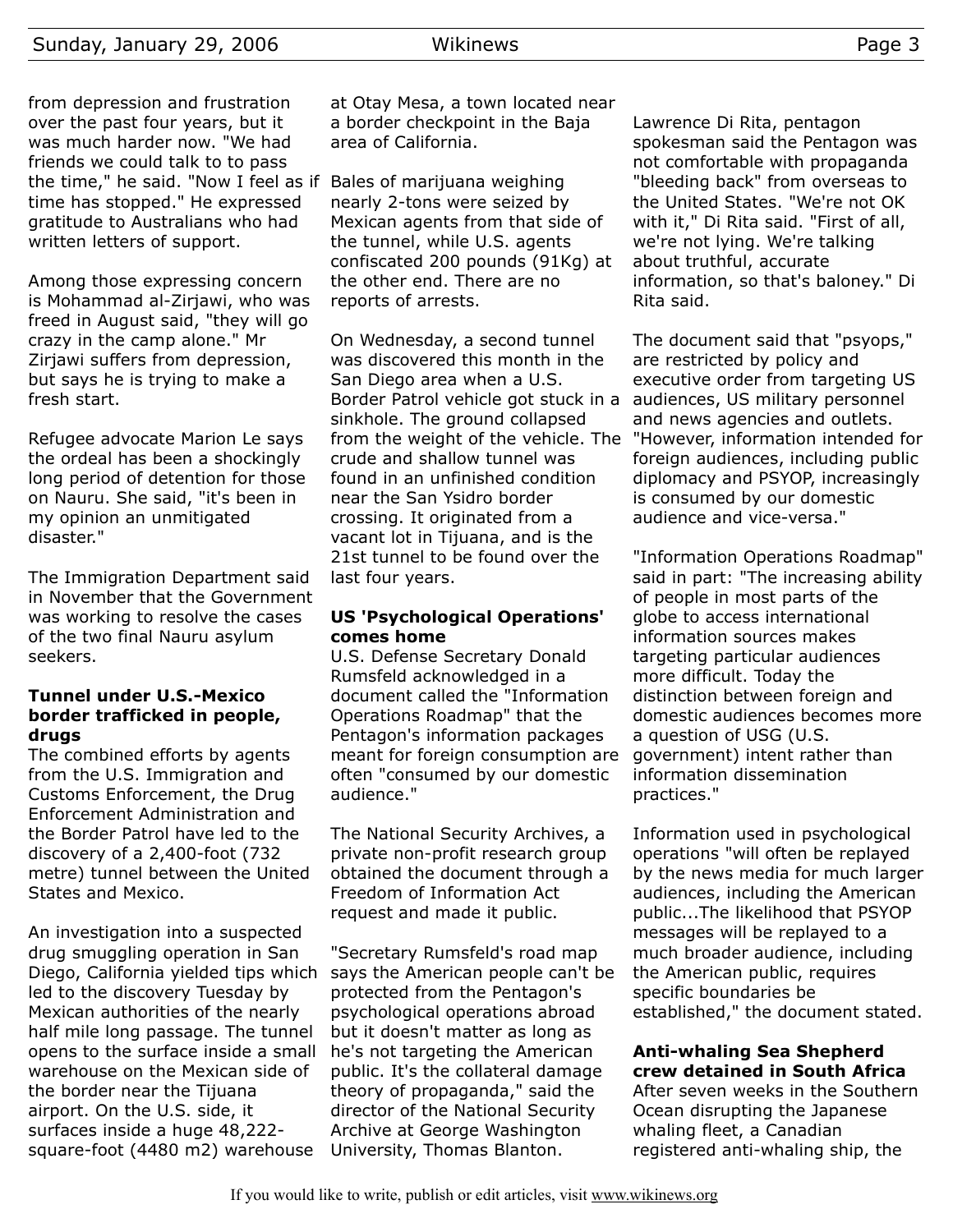Farley Mowat, has been detained by South African authorities.

The Sea Shepherd Conservation Society vessel, its captain Paul Watson, and his crew, have been detained indefinitely. The South African Maritime Safety Authority (SAMSA) have placed a guard on the gangplank and are patrolling the ship.

Fifty days, 8,000 miles later – the Farley Mowat arrived in Cape Town on January 25, 2006

The Farley Mowat, which sailed from Melbourne, Australia on December 6, was detained in Cape Town harbour, following a request from the Canadian government. A SAMSA official said the ship did not have the required certification.

"They don't have the right certificates for the skipper, the first-mate or the chief engineer," an official said. According to SAMSA, the detention adheres to Canadian maritime laws and followed correspondence from Canada, who requested that the authorities check the ship.

According to Scoop Independent, the ship and crew have been detained due to the International Maritime Organization's ISPS Code. Under Canadian maritime law, both the captain and first officer should be Canadian nationals. Captain Paul Watson is Canadian, First Officer Alex Cornelissen is Dutch.

SAMSA claims that the Farley Mowat was not in possession of an international ship security certificate or a ship security plan.

This means the ship allegedly does not comply with the International Ship and Port Facility Security Code (ISPS Code) - a

comprehensive set of measures to enhance the security of ships and port facilities. The code was developed in response to the perceived maritime threats to ships and port facilities in the wake of the 9/11 attacks in the United States.

The official said the detention was in line with Canadian maritime laws and followed correspondence from Canada requesting the authorities check the ship.

However, Captain Paul Watson says political pressure from Japan is behind the detention of the boat. He says he does not have the necessary documentation required by officials as the boat is registered as a yacht and not a commercial vessel.

Japanese whalers are currently in the Antarctic catching whales for the Japanese Institute of Cetacean Research (ICR)'s JARPA II lethal research program - a practice condemned internationally by antiwhaling nations. After samples have been taken, the remaining whale meat is sold as a delicacy.

Crew of the Farley Mowat meets up with the Japanese whaling fleet

During the last six weeks in Antarctica, the Farley Mowat has intercepted the Japanese whaling fleet, chasing the whalers over 4,000 miles. Sea Shepherd say the whalers spent 15 days running from them, and that "no whales were killed as the fleet attempted to put as much distance between the whalers and whale defenders as possible."

During one confrontation the Farley Mowat crew claim it sideswiped the Japanese whaling fleet supply vessel Oriental Bluebird and ordered it to leave

from the Southern Ocean Whale Sanctuary.

Sea Shepherd Conservation Society say they will return to Antarctica in December 2006 with a faster long-range vessel. "We discovered that when we can catch them, we could stop their whaling activities. If we can secure a faster ship we will be able to shut them down completely. We will be making every effort to secure a faster ship so that we can return and intervene more effectively against their illegal killing operations," said Captain Paul Watson.

Institute of Cetacean Research in Tokyo councilor Dan Goodman say that Australia, New Zealand, and other anti-whaling nations should support Japan's commitment to its scientific research.

Japan announced at last year's meeting of the International Whaling Commission (IWC) this summer its JARPA II program that includes the killing of 935 Minke whales and 10 endangered Fin whales.

In 2007-08, Japan will raise its self-imposed kill quotas to include 935 Minke whales, 50 fin whales, and 50 Humpbacks whales. Mr. Goodman said Japan had to kill the whales because certain kinds of data – including how old whale populations are, how old whales are when they reach sexual maturity, how long whales live for, and what they eat – cannot be obtained using non-lethal methods.

"These are the kinds of data required to improve management measures for the resumption of commercial whaling," Mr. Goodman said. "Of course the anti-whaling scientists don't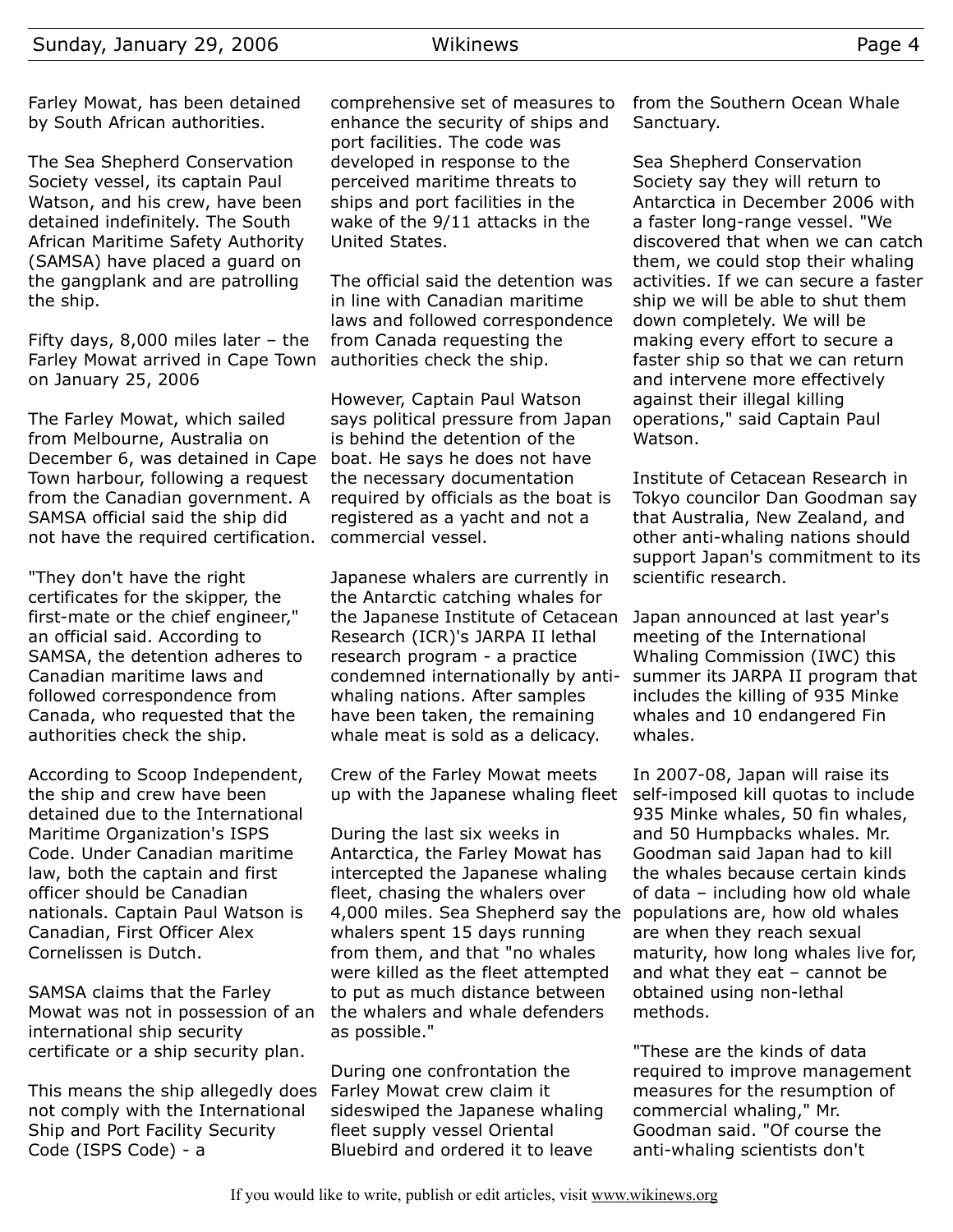believe this kind of data is required because they do not want to see a resumption of commercial whaling."

Dr Gales, head of Australia's delegation to the scientific committee for the IWC, said after years of research the Japanese should have concluded by now that piked (minke) whales eat krill. former's H.D. Kumaraswamy, son "They're asking for support for science that has no support," he said.

Next year, Sea Shepherd Conservation Society say they intend to return to the Southern Ocean Whale Sanctuary in Antarctica to do some research of their own; "We need to research more effective law enforcement measures to shut down this criminal operation that is posing as a research project," said Captain Watson.

#### **Dharam Singh steps down as Karnataka Chief Minister**

Beleaguered Karnataka Chief Minister N. Dharam Singh, of the Congress (I) party, resigned on Saturday, in what appeared to be a bid to avert an imminent defeat on the floor of the house.

Singh's decision came after he was and high winds are hindering firesummoned by Governor T.N. Chaturvedi to discuss the constitutional deadlock arising out of his failure to take the trust vote in the assembly on Friday due to pandemonium that led to its indefinite adjournment.

"I have decided to resign after Governor T.N. Chaturvedi expressed his inability to convene the assembly again on technical grounds to enable me to move the trust vote," Singh told reporters. He said he had sent the resignation letter to the governor as he had no other option but to

quit.

Singh demitted office exactly 20 months after he was sworn in May 28 as chief minister.

The resignation is expected to lead to a coalition government of the Janata Dal-Secular and Bharatiya Janata Party (BJP) to be led by the of former prime minister H.D. Deve Gowda.

This will be the first time the right wing party, BJP will taste power anywhere in southern India.

#### **South Africa's Table Mountain ablaze**

A large and dangerous fire has broken out on Table Mountain in Cape Town, South Africa.

Dry and windy conditions have swept the fire around the base of the mountain, pushing it towards the bordering suburbs in the City Bowl and Vredehoek area with furious flames reaching ten meters into the air. A number of houses along the border of the reserve are being threatened as the fire heads around the mountain from the cable car station towards the southern suburbs. Thick smoke fighting efforts and causing havoc with the traffic around the area. Heynes helicopters, contracted to fight fires on the mountain, are assisting from the air. However since the main water reservoirs near the Vredehoek area are shrouded in smoke and water must be retrieved from the harbour instead.

So far one elderly woman has reportedly died due to smoke inhalation and many others may be at risk as they attempt to defend their homes. Firefighters have been attempting to bring the situation under control throughout the night but the blaze continues unabated.

The cause of the fire is still uncertain. However a 36 year old British man has been placed under arrest for allegedly dropping a lit cigarette whilst on the mountain.

Fires in the area are an annual problem and may threaten to destroy the delicate indigenous fynbos ecosystem. Opinions about the effects of the fires on the mountain vary, however, with some specialists indicating that regular fires could cause permanent damage to the ecosystem whilst others believe that the fynbos is actually partially reliant on the heat of the fire to set off the shedding of seeds.

In previous years the area around Muizenberg and Fishhoek have been ravaged by fires of similar intensity. The scars of those fires still remain.

#### **Manuel Zelaya sworn in as President of Honduras**

Yesterday saw the inauguration of a new president of Honduras in Tegucigalpa, the nation's capitol. Manuel Zelaya, a former bank director and congressman, defeated National Party candidate Porifirio Lobo Sosa in a hotly contested presidential election in November 2005. His Liberal Party, however, still remains the de facto minority in Honduras, since the National Party shares an alliance with the Christian Democrats.

Zelaya replaces former President Ricardo Maduro, who served one term in office from 2002-2006. He inherits a nation that is dealing with serious issues concerning crime and poverty. Maduro established himself as a hardliner towards gang violence in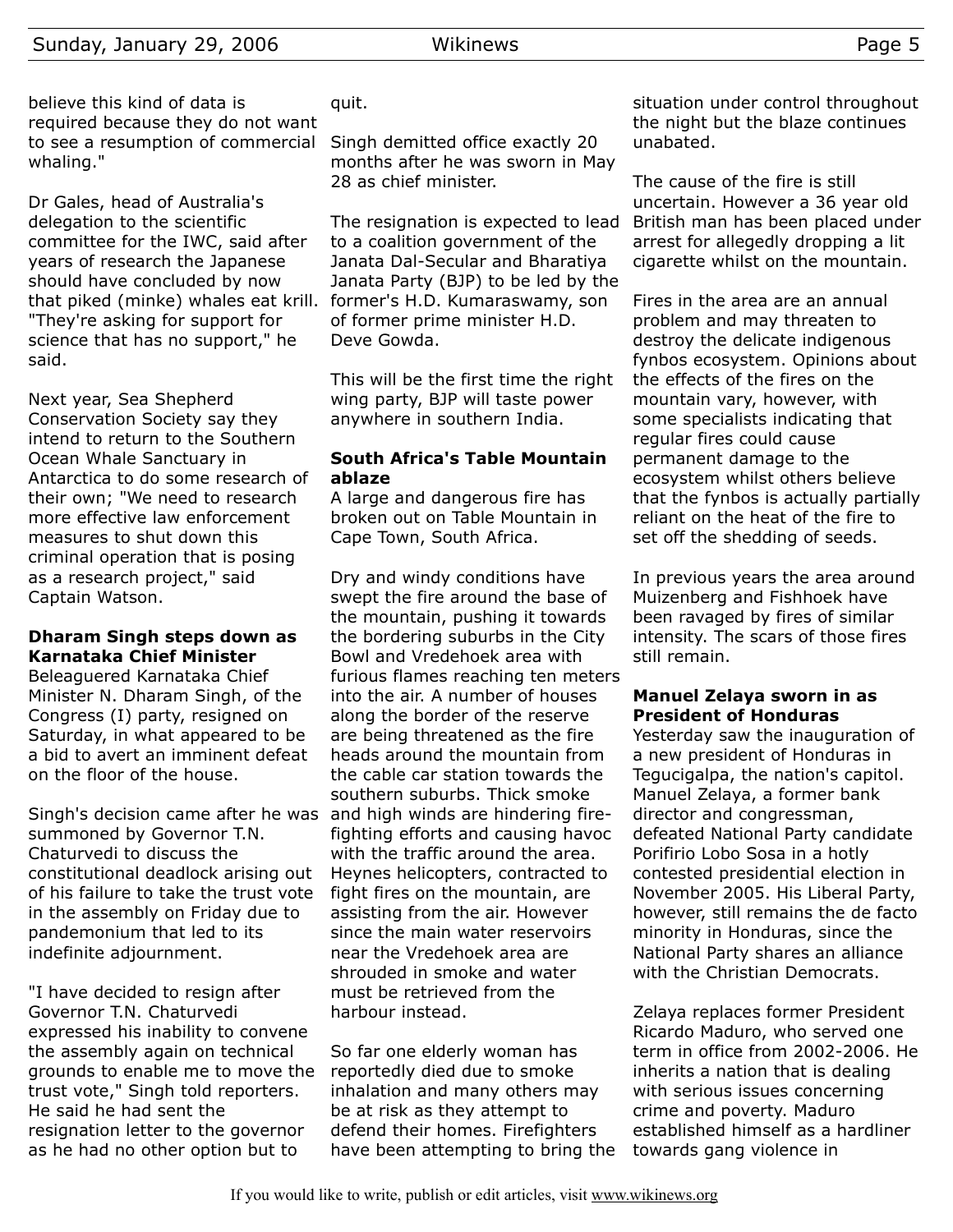Honduras, most notably regarding the highly dangerous Mara Salvatrucha gang. While he did a great deal to crack down on violence in his term, he also drew sharp criticisms from human rights groups for his methods, which did not include the use of rehabiliation programs.

Zelaya and the Liberals promised such reforms, but he also promised to double the Honduran police force during his tenure, as well as create 400,000 jobs between now and 2010, when his term expires. He has also stated his support for a new free trade agreement with the United States, in addition to planning new policies to improve agriculture production, still the primary export compete in a run-off election two of the Honduran economy.

Mr. Zelaya served as a national congressman from 1985 to 1998, and was instrumental in implementing the so-called "Open counties program" which increased decision-making powers of municipalities, a plan he says will grow further during his administration. He has been known as a wealthy landowner who carried himself with a sort of bravado both in Congress and on the campaign trail, often dressed in cowboy boots and Stetson hats. He has also worked in engineering, in addition to his successful careers in agriculture and politics.

#### **Halonen and Niinistö neckand-neck heading into Sunday's run-off election in Finland**

The latest poll from Finnish newspaper Helsingin Sanomat in co-operation with Gallup puts the two remaining candidates incumbent president Tarja Halonen No deaths or major injuries have (Social Democratic Party) and former minister of finance Sauli Niinistö (Coalition Party) - in a

dead heat, heading into the second and final round of the Finnish presidential election on Sunday. 51% of the respondents supported Halonen, while 49% supported Niinistö. The result is within the margin of error at 3%.

Previous polls had given Halonen who received about 46% of the votes in the first election nearly two weeks ago against runner-up Niinistö's 24% - a larger lead, though the movement is within the **Bloggers investigate social** margin of error.

The Finnish presidential elections are completed in at most two rounds. If no candidate receives a majority of the votes in the first round, the two top candidates weeks later.

#### **Eastern Indonesia struck by earthquake**

A major earthquake occurred at 1:58AM Saturday off the coast of Indonesia. It originated from the Banda Sea, roughly 195 kilometers from Ambon City. The earthquake measured 7.7 on the Richter Scale and occurred at a depth of about 341 kilometers said the U.S. Geological Survey.

The quake sent people running for their lives as fears mounted that the quake might have caused a massive tsunami.

But good news came as the Pacific Tsunami Warning Center said in an e-mail advisory, "this earthquake is located outside the Pacific. No destructive tsunami threat exists in the Pacific Ocean or elsewhere based on historical earthquake and tsunami data."

been reported as of yet.

In December of 2004, a major

earthquake with a magnitude of 9.0 struck just off the coast of Sumatra, triggering a major tsunami, killing nearly 300,000 people and leaving millions more homeless.

Earthquakes frequently take place in the area due to it being positioned on a volcanically active region referred to as the The Ring of Fire.

## **networking websites**

The humble beginnings of many popular Web services, such as Google, LiveJournal, and Yahoo!, are well-documented and available on their websites, and frequently recounted in news stories about the firms. These websites are also scrutinized for any perceived violations of users' privacy or other basic rights.

However, until recently no investigation had been done into MySpace and Facebook, two new "social networking" sites of explosive popularity among teenagers and college students. American bloggers, using Google and financial records, have begun investigations into the origins and policies of these sites, making some claims that the site owners explicitly deny.

#### Facebook

Facebook was founded by Mark Zuckerberg, an individual web developer looking to make friends at Harvard University. Although Facebook has been sued by ConnectU.com for allegedly copying its concept and data, Facebook is actually the first worldwide college network on the Internet. As one of the most popular college websites, Facebook is notable for its lack of prominent advertising. It quickly accumulated \$50,000 in debt in 2004, and it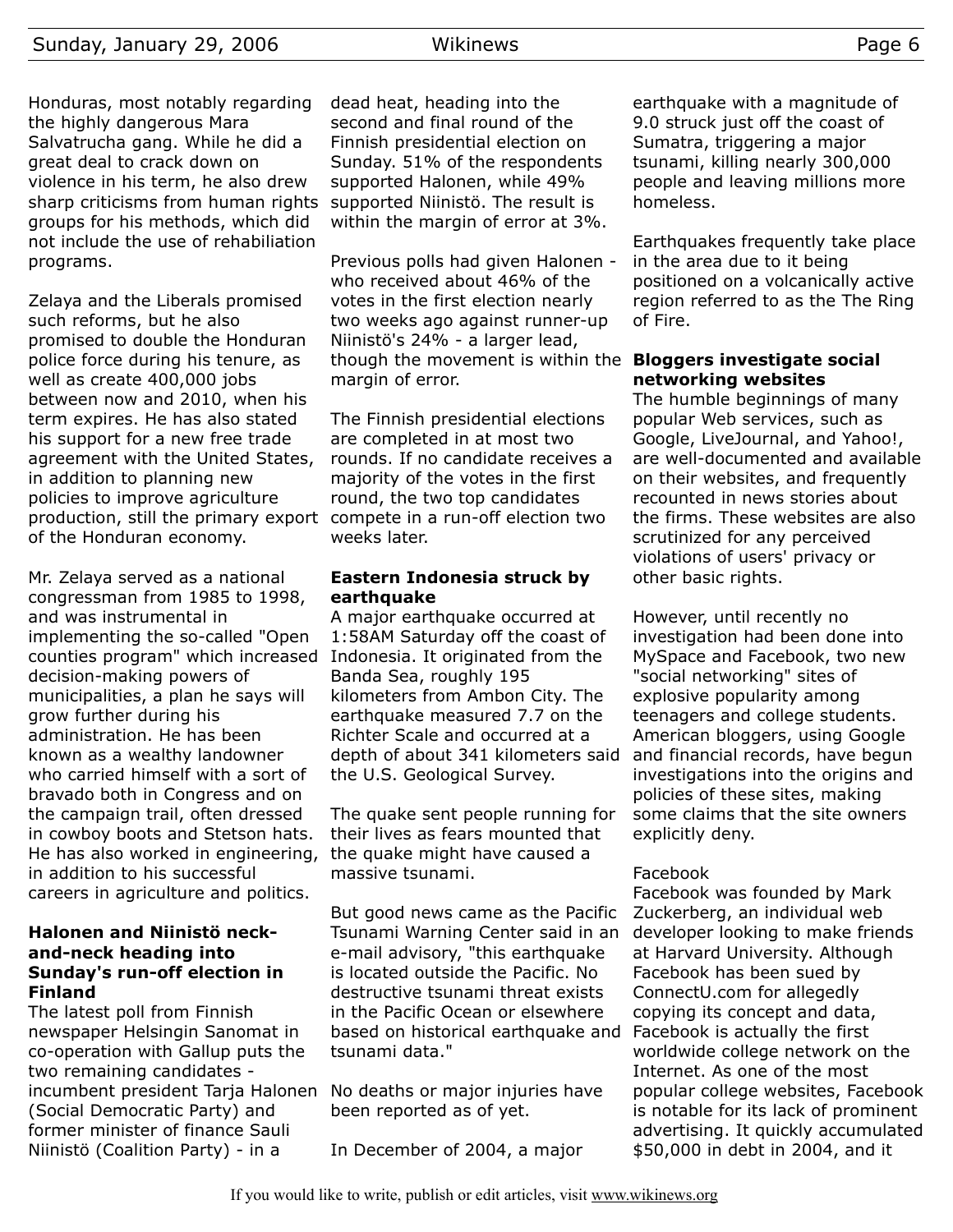took nearly a year for it to begin turning a profit, so clearly it needed a large amount of venture capital.

In August 2005, independent blogger Josh Smith theorized that Facebook could actually be a datagathering operation. He determined that Facebook received According to Chris Hughes, its initial funding from Peter Thiel, which he named as co-author of the book "The Diversity Myth", which argues that "multiculturalism" is used to promote social intolerance on American college campuses. Smith also found that Facebook also received \$13 million in funding from "Accel Partners", a firm whose manager James Breyer formerly served as the chairman of In-Q-Tel, a venture capital firm operated by the United States Central Intelligence Agency.

However, both Accel Partners and Peter Thiel have invested in many dot-com companies. Peter Thiel is the co-founder of PayPal, and James Breyer has done extensive work in Silicon Valley. Investigating a firm's sources of venture capital has not often led to breakthrough exposes in the past.

More importantly, Smith discovered clauses in Facebook's current Privacy Policy which state that they "may share your information with third parties, including responsible companies with which we have a relationship". The Privacy Policy also warns that "Facebook also collects information about you from other sources, such as newspapers and instant messaging services. This information is gathered regardless of your use of the Web Site." Other bloggers have also called attention to this ambiguous

statement, which seems to point towards a Facebook conspiracy theory. User "tomd" at the Reddit news website noted that "these sites provide possibly the most accurate and easiest to use resource for mining information about groups of people."

spokesperson for Facebook, The clause you reference in the privacy agreement is leftover from an outdated version of the privacy policy which is currently being updated. We used to have a couple features on the site that aren't still there, such as collecting users' away messages from AIM (if they said they wanted it) and displaying mentions of their names LLC., which was acquired by in campus newspapers (again, upon request). That clause will not be included in the upcoming version of the privacy policy which will be released in the next couple of weeks.

The main issue surrounding Facebook is one of trust. Privacy advocates on the Web are always wary of any website that asks for detailed personal information, and Facebook takes this to the extreme by displaying entire social networks. However, most Facebook users seem to trust it deeply, providing full friends lists, phone numbers, and personal photo albums.

#### MySpace

Trent Lapinski, another blogger, began an investigation into MySpace in July 2005, when it was acquired by Rupert Murdoch's News Corporation, parent company of FOX News. MySpace does not often receive criticism about privacy issues, as its users typically do not give out last names or other personal information, but its company history is more interesting.

Lapinski was threatened with a lawsuit by MySpace's legal team when he let them know about his investigation, but on January 4, he decided to come forward with the details anyway.

MySpace expressed interest in commenting on this Wikinews article but did not respond by press time.

MySpace's CEO Chris DeWolfe and its most prominent spokesperson Tom Anderson first met in 1999 at Xdrive Technologies, a dot-com startup which gave away free storage space to Internet users. DeWolfe and Anderson went on to work together at ResponseBase, eUniverse, Inc., which later became Intermix Media. The relationship between these three companies is tangled indeed, and involves the MySpace name itself. According to Chris DeWolfe, "the general MySpace site" was launched in September 2003. Tom Anderson claims that "MySpace was a creative idea before it was a business." However, long before MySpace became a social networking website, the name MySpace and the domain myspace.com had been used by ResponseBase for their profitable newsletter about "Freebies, Deals, & Discounts", and a free disk space host similar to Xdrive. Newsgroup archives show multiple messages linking to copyrighted files hosted on MySpace. In 2001, MySpace's spokesperson was quoted in an article about "warez". The Internet Archive has backups of MySpace.com going back to 1999, but these cannot be accessed because MySpace's current owners have blocked the Internet Archive specifically from accessing the site.

One newsgroup message from